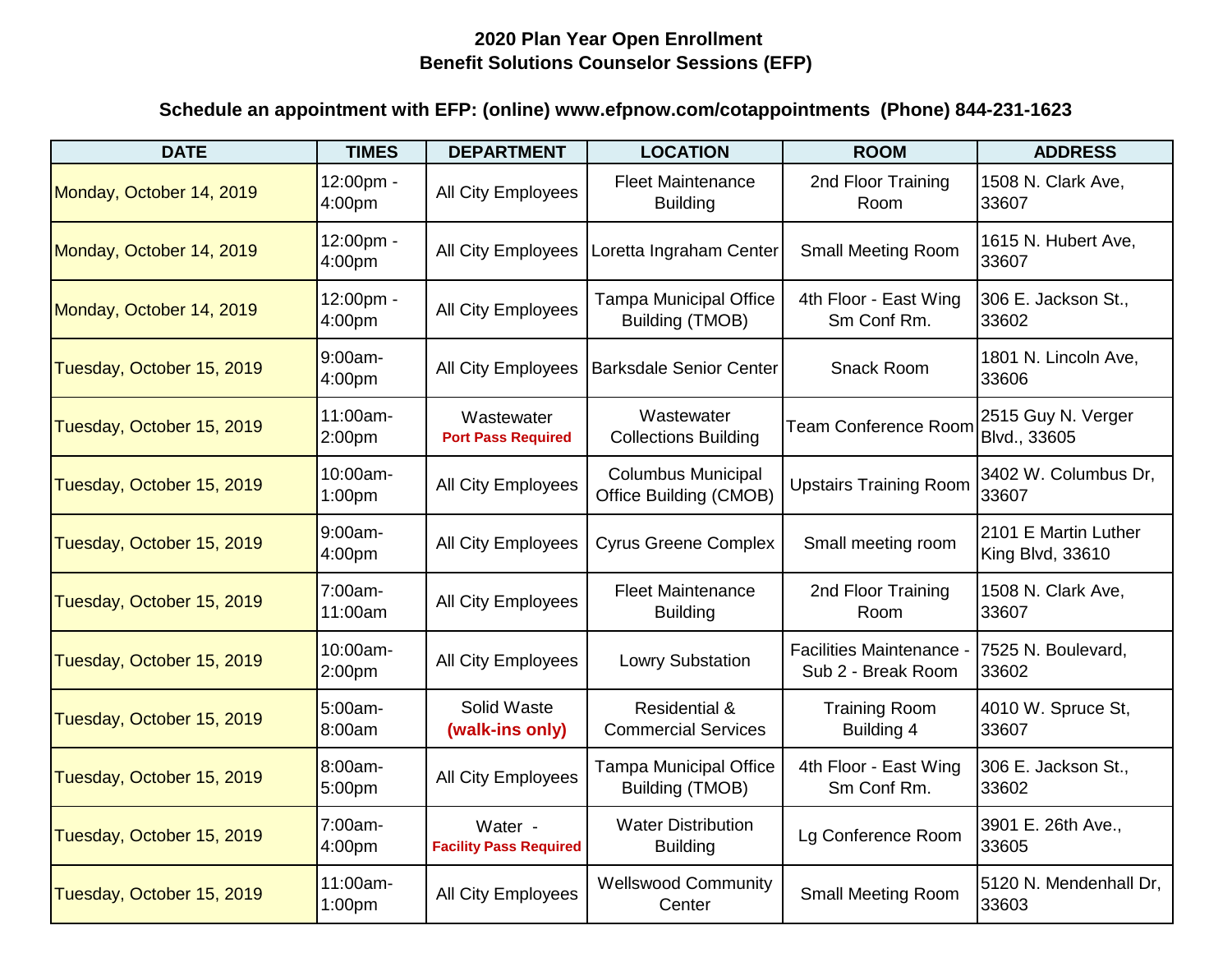| <b>DATE</b>                 | <b>TIMES</b>       | <b>DEPARTMENT</b>                        | <b>LOCATION</b>                                        | <b>ROOM</b>                                       | <b>ADDRESS</b>                     |
|-----------------------------|--------------------|------------------------------------------|--------------------------------------------------------|---------------------------------------------------|------------------------------------|
| Wednesday, October 16, 2019 | 7:00am-<br>11:00am | Wastewater<br><b>Port Pass Required</b>  | Wastewater<br><b>Collections Building</b>              | <b>Team Assembly Room</b>                         | 2515 Guy N. Verger<br>Blvd., 33605 |
| Wednesday, October 16, 2019 | 8:00am-<br>5:00pm  | All City Employees                       | <b>Columbus Municipal</b><br>Office Building (CMOB)    | <b>Upstairs Training Room</b>                     | 3402 W. Columbus Dr.<br>33607      |
| Wednesday, October 16, 2019 | 8:00am-<br>4:00pm  | <b>All City Employees</b>                | Loretta Ingraham Center                                | <b>Small Meeting Room</b>                         | 1615 N. Hubert Ave,<br>33607       |
| Wednesday, October 16, 2019 | 2:00pm-<br>5:00pm  | Solid Waste<br>(walk-ins only)           | <b>Residential &amp;</b><br><b>Commercial Services</b> | <b>Training Room</b><br>Building 4                | 4010 W. Spruce St,<br>33607        |
| Wednesday, October 16, 2019 | 8:00am-<br>4:00pm  | All City Employees                       | <b>Tampa Municipal Office</b><br>Building (TMOB)       | 4th Floor - East Wing<br>Sm Conf Rm.              | 306 E. Jackson St.,<br>33602       |
| Thursday, October 17, 2019  | 8:00am-<br>4:00pm  | Wastewater<br><b>Port Pass Required</b>  | Wastewater<br><b>Collections Building</b>              | <b>Team Assembly Room</b>                         | 2515 Guy N. Verger<br>Blvd., 33605 |
| Thursday, October 17, 2019  | 8:00am-<br>4:00pm  | All City Employees                       | <b>Facilities Management</b><br><b>Building</b>        | <b>Conference Room</b>                            | 1550 N. Grady Ave,<br>33607        |
| Thursday, October 17, 2019  | 7:00am-<br>4:00pm  | All City Employees                       | <b>Fleet Maintenance</b><br><b>Building</b>            | 2nd Floor Training<br>Room                        | 1508 N. Clark Ave,<br>33607        |
| Thursday, October 17, 2019  | 8:00am-<br>5:00pm  | Neighborhood<br>Empowerment              | <b>Lemon Street Municipal</b><br>Office Bldg (LMOB)    | 1st Floor Small Conf.<br>Room                     | 4900 W Lemon St<br>33609           |
| Friday, October 18, 2019    | 7:00am-<br>4:00pm  | Wastewater<br><b>Port Pass Required</b>  | Wastewater<br><b>Administration Building</b>           | <b>Downstairs Small</b><br><b>Conference Room</b> | 2545 Guy N. Verger<br>Blvd., 33605 |
| Friday, October 18, 2019    | 7:00am-<br>4:00pm  | Wastewater<br><b>Port Pass Required</b>  | Wastewater - AWTP<br><b>Maintenance Building</b>       | <b>Maintenance Training</b><br>Room               | 2700 Maritime Blvd,<br>33605       |
| Friday, October 18, 2019    | 10:00am-<br>2:00pm | <b>All City Employees</b>                | <b>Barksdale Senior Center</b>                         | Snack Room                                        | 1801 N. Lincoln Ave,<br>33606      |
| Friday, October 18, 2019    | 9:00am-<br>4:00pm  | Water -<br><b>Facility Pass Required</b> | David L Tippin Water<br><b>Treatment Facility</b>      | Maint Bldg 3rd Floor<br>Conference Room           | 7125 N. 30th St, 33610             |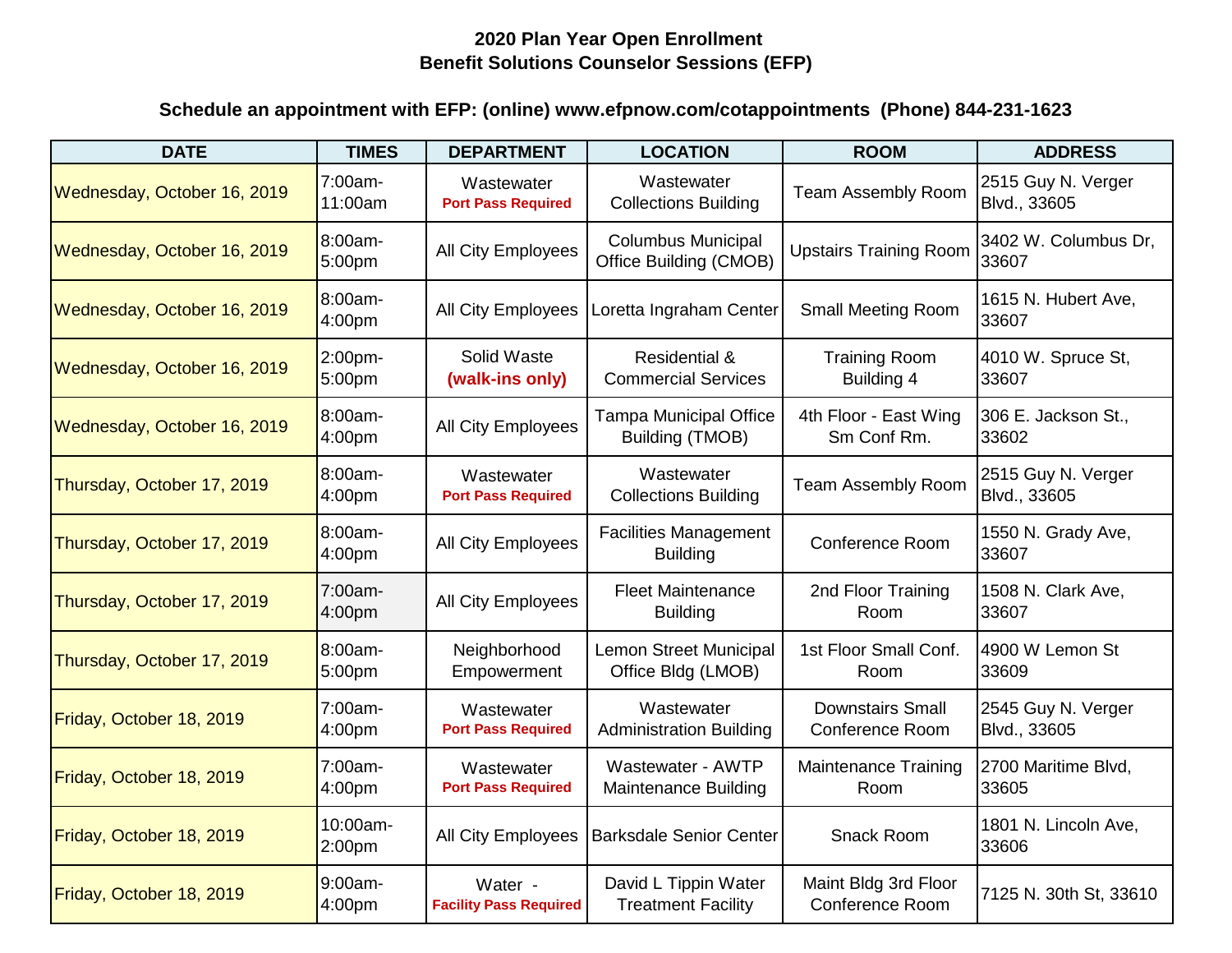| <b>DATE</b>                | <b>TIMES</b>                   | <b>DEPARTMENT</b>                       | <b>LOCATION</b>                                        | <b>ROOM</b>                                                                        | <b>ADDRESS</b>                |
|----------------------------|--------------------------------|-----------------------------------------|--------------------------------------------------------|------------------------------------------------------------------------------------|-------------------------------|
| Friday, October 18, 2019   | 10:00am-<br>2:00 <sub>pm</sub> | Planning &<br>Development               | <b>Development Service</b><br>Center                   | 2nd Floor Conference<br>Room                                                       | 1400 N. Boulevard,<br>33607   |
| Friday, October 18, 2019   | 6:00am-<br>3:00pm              | All City Employees                      | <b>Lowry Substation</b>                                | Neighborhood Enhance.<br>Modular-S                                                 | 7525 N. Boulevard,<br>33602   |
| Friday, October 18, 2019   | 7:00am-<br>10:00am             | Solid Waste<br>(walk-ins only)          | <b>Residential &amp;</b><br><b>Commercial Services</b> | <b>Training Room</b><br>Building 4                                                 | 4010 W. Spruce St,<br>33607   |
| Friday, October 18, 2019   | 8:00am-<br>4:00pm              | All City Employees                      | <b>Tampa Municipal Office</b><br>Building (TMOB)       | 4th Floor - East Wing<br>Sm Conf Rm.                                               | 306 E. Jackson St.,<br>33602  |
| Saturday, October 19, 2019 | 10:00am-<br>3:00pm             | Wastewater<br><b>Port Pass Required</b> | Wastewater - AWTP<br><b>Maintenance Building</b>       | <b>Maintenance Training</b><br>Room                                                | 2700 Maritime Blvd,<br>33605  |
| Monday, October 21, 2019   | 8:00am-<br>5:00pm              | All City Employees                      | <b>Columbus Municipal</b><br>Office Building (CMOB)    | <b>Upstairs Training Room</b>                                                      | 3402 W. Columbus Dr.<br>33607 |
| Monday, October 21, 2019   | 9:00am-<br>5:30pm              | All City Employees                      | <b>Contract Administration</b><br><b>Building</b>      | Lobby Conference<br>Room                                                           | 3808 E. 26th Ave, 33605       |
| Monday, October 21, 2019   | 8:00am-<br>5:00pm              | Parking                                 | Ft. Brooke Garage                                      | Executive Conf. Rm 3rd Fl. 107 N. Franklin St.,<br>Press buzzer for Security 33602 |                               |
| Monday, October 21, 2019   | 1:00pm-<br>5:00pm              | Neighborhood<br>Empowerment             | <b>Lemon Street Municipal</b><br>Office Bldg (LMOB)    | 1st Floor Small Conf.<br>Room                                                      | 4900 W Lemon St<br>33609      |
| Monday, October 21, 2019   | 6:00am-<br>3:00pm              | All City Employees                      | <b>Lowry Substation</b>                                | <b>Forestry Office Building</b>                                                    | 7525 N. Boulevard,<br>33602   |
| Monday, October 21, 2019   | 8:00am-<br>11:00am             | All City Employees                      | <b>Tampa Municipal Office</b><br>Building (TMOB)       | 4th Floor - East Wing<br>Sm Conf Rm.                                               | 306 E. Jackson St.,<br>33602  |
| Tuesday, October 22, 2019  | 9:00am-<br>4:00pm              | Planning &<br>Development               | <b>Development Service</b><br>Center                   | 3rd Floor Conference<br>Room                                                       | 1400 N. Boulevard,<br>33607   |
| Tuesday, October 22, 2019  | 10:00am-<br>1:00pm             | All City Employees                      | <b>Fleet Maintenance</b><br><b>Building</b>            | 2nd Floor Training<br>Room                                                         | 1508 N. Clark Ave,<br>33607   |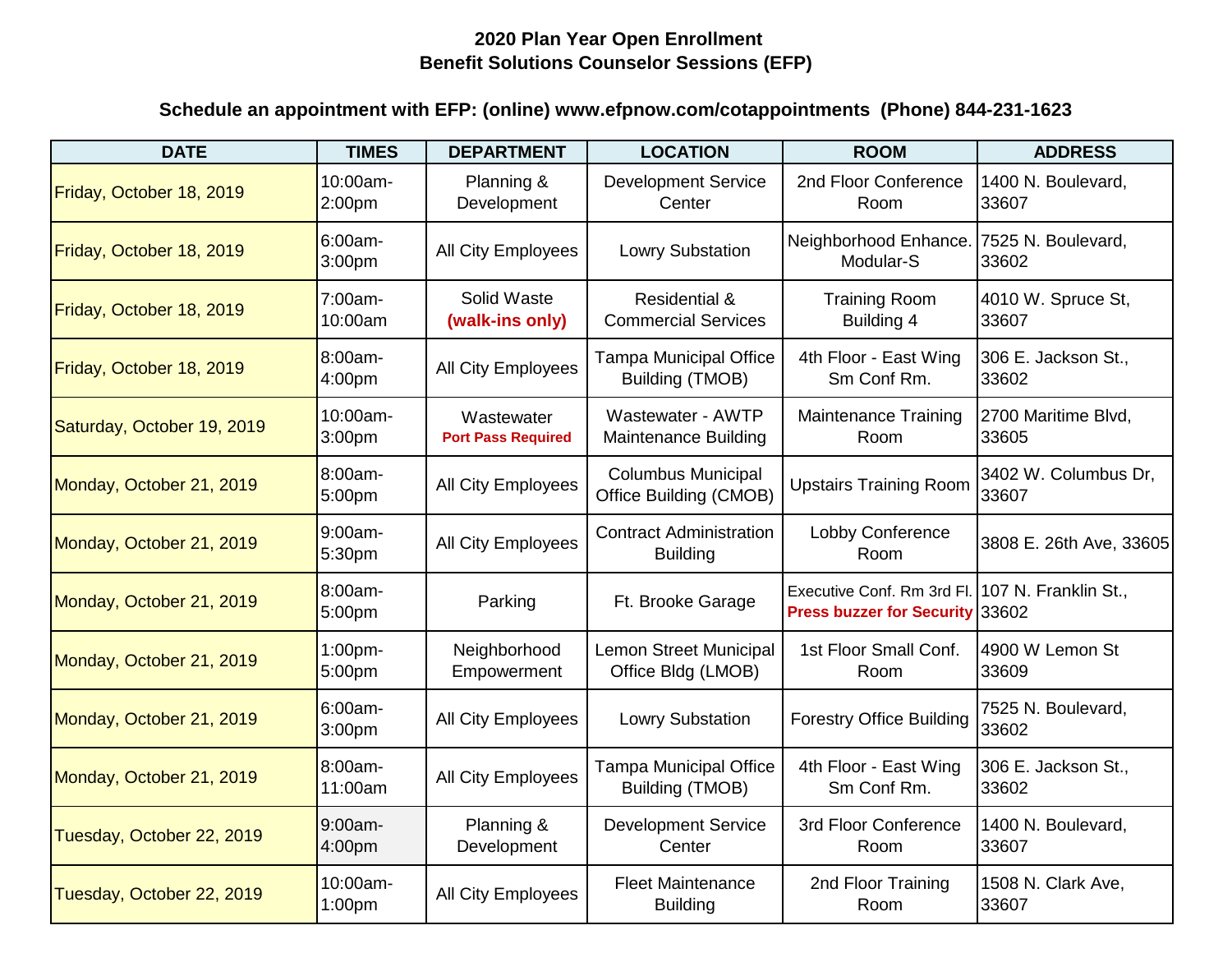| <b>DATE</b>                 | <b>TIMES</b>         | <b>DEPARTMENT</b>                        | <b>LOCATION</b>                                        | <b>ROOM</b>                                                   | <b>ADDRESS</b>                           |
|-----------------------------|----------------------|------------------------------------------|--------------------------------------------------------|---------------------------------------------------------------|------------------------------------------|
| Tuesday, October 22, 2019   | 7:30am-<br>9:00am    | Solid Waste<br>(walk-ins only)           | <b>Residential &amp;</b><br><b>Commercial Services</b> | <b>Training Room</b><br>Building 4                            | 4010 W. Spruce St,<br>33607              |
| Tuesday, October 22, 2019   | $8:00am -$<br>5:00pm | Technology &<br>Innovation               | <b>Tampa Police</b><br>Headquarters                    | 7th floor conference<br>room - CM6                            | 411 N. Franklin St.,<br>33602            |
| Tuesday, October 22, 2019   | 7:00am-<br>4:00pm    | Water -<br><b>Facility Pass Required</b> | <b>Water Distribution</b><br><b>Building</b>           | Lg Conference Room                                            | 3901 E. 26th Ave.,<br>33605              |
| Wednesday, October 23, 2019 | 9:00am-<br>5:00pm    | Wastewater<br><b>Port Pass Required</b>  | Wastewater<br><b>Administration Building</b>           | <b>Downstairs Small</b><br><b>Conference Room</b>             | 2545 Guy N. Verger<br>Blvd., 33605       |
| Wednesday, October 23, 2019 | 9:00am-<br>5:00pm    | Wastewater<br><b>Port Pass Required</b>  | Wastewater - AWTP<br><b>Maintenance Building</b>       | <b>Maintenance Training</b><br>Room                           | 2700 Maritime Blvd,<br>33605             |
| Wednesday, October 23, 2019 | 9:00am-<br>12:00pm   | <b>Fleet Maintenance</b>                 | <b>Fire Maintenance</b><br><b>Building</b>             | Multi purpose room                                            | 2519 W. Chestnut St.,<br>33607           |
| Wednesday, October 23, 2019 | 8:00am-<br>5:00pm    | Parking                                  | Ft. Brooke Garage                                      | Executive Conf. Rm 3rd Fl.<br>Press buzzer for Security 33602 | 107 N. Franklin St.,                     |
| Wednesday, October 23, 2019 | 6:00am-<br>3:00pm    | <b>All City Employees</b>                | <b>Lowry Substation</b>                                | Neighborhood Enhance.<br>Modular-S                            | 7525 N. Boulevard,<br>33602              |
| Wednesday, October 23, 2019 | 2:00pm-<br>5:00pm    | Solid Waste<br>(walk-ins only)           | <b>Residential &amp;</b><br><b>Commercial Services</b> | <b>Training Room</b><br>Building 4                            | 4010 W. Spruce St,<br>33607              |
| Wednesday, October 23, 2019 | 9:00am-<br>4:00pm    | All City Employees                       | <b>Tampa Convention</b><br>Center                      | Meeting Room #18                                              | 333 S. Franklin St,<br>33602             |
| Thursday, October 24, 2019  | 9:00am-<br>5:00pm    | All City Employees                       | <b>Cyrus Greene Complex</b>                            | Small meeting room                                            | 2101 E Martin Luther<br>King Blvd, 33610 |
| Thursday, October 24, 2019  | 7:00am-<br>4:00pm    | Water -<br><b>Facility Pass Required</b> | David L Tippin Water<br><b>Treatment Facility</b>      | Maint Bldg 3rd Floor<br>Conference Room                       | 7125 N. 30th St, 33610                   |
| Thursday, October 24, 2019  | 2:00pm-<br>5:00pm    | Solid Waste<br>(walk-ins only)           | <b>Residential &amp;</b><br><b>Commercial Services</b> | <b>Training Room</b><br>Building 4                            | 4010 W. Spruce St,<br>33607              |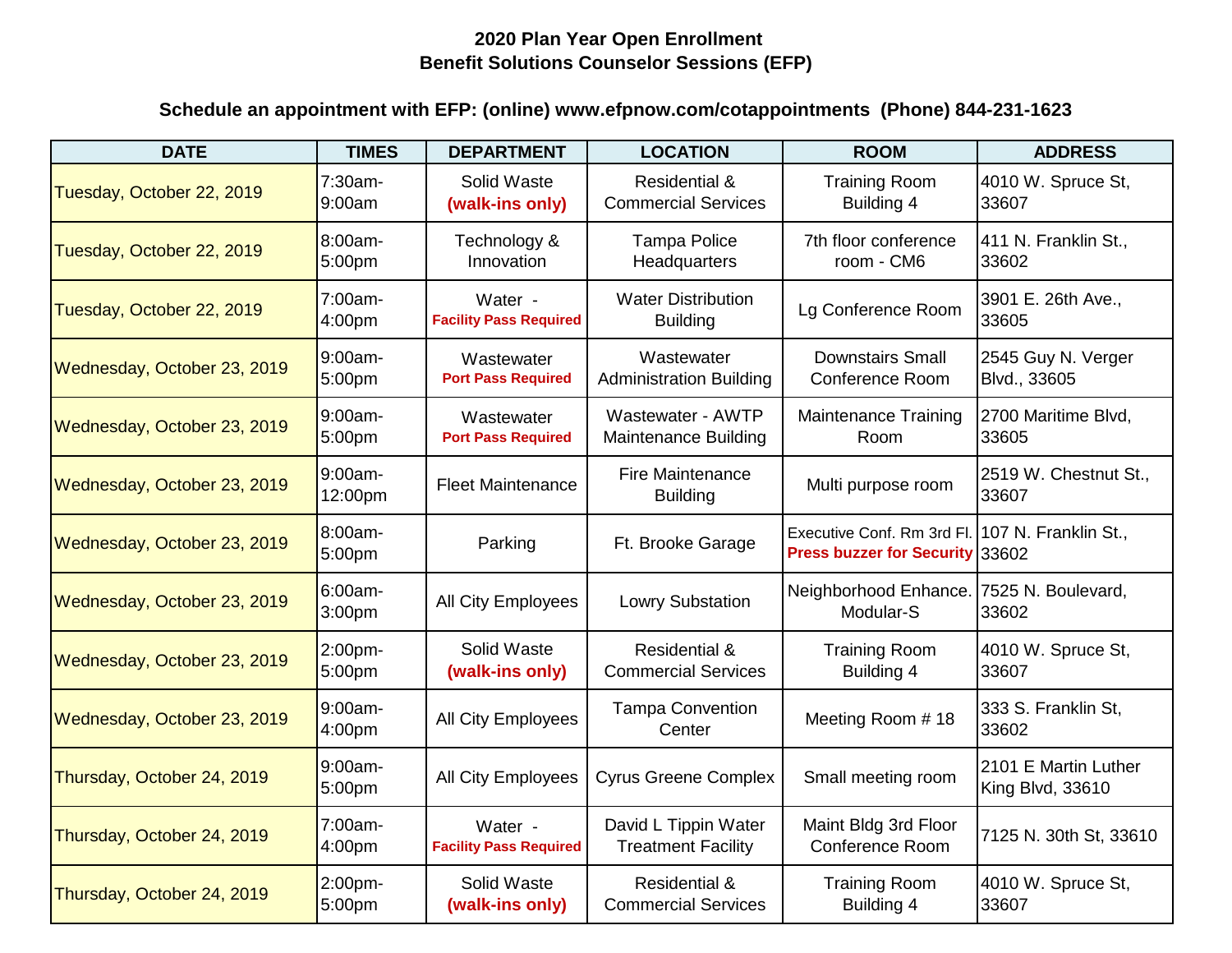| <b>DATE</b>                 | <b>TIMES</b>                   | <b>DEPARTMENT</b>                        | <b>LOCATION</b>                                        | <b>ROOM</b>                                                                        | <b>ADDRESS</b>                |
|-----------------------------|--------------------------------|------------------------------------------|--------------------------------------------------------|------------------------------------------------------------------------------------|-------------------------------|
| Thursday, October 24, 2019  | 8:00am-<br>12:00pm             | All City Employees                       | <b>Tampa Municipal Office</b><br>Building (TMOB)       | 4th Floor - East Wing<br>Sm Conf Rm.                                               | 306 E. Jackson St.,<br>33602  |
| Friday, October 25, 2019    | 8:00am-<br>5:00pm              | Water -<br><b>Facility Pass Required</b> | <b>Water Distribution</b><br><b>Building</b>           | Lg Conference Room                                                                 | 3901 E. 26th Ave.,<br>33605   |
| Saturday, October 26, 2019  | 10:00am-<br>2:00pm             | Water -<br><b>Facility Pass Required</b> | David L Tippin Water<br><b>Treatment Facility</b>      | Admin Building - 1st<br><b>Floor Conference Room</b>                               | 7125 N. 30th St, 33610        |
| Monday, October 28, 2019    | 12:30pm-<br>4:00pm             | All City Employees                       | <b>Contract Administration</b><br><b>Building</b>      | Lobby Conference<br>Room                                                           | 3808 E. 26th Ave, 33605       |
| Monday, October 28, 2019    | 6:00am-<br>3:00 <sub>pm</sub>  | All City Employees                       | <b>Lowry Substation</b>                                | Facilities Maintenance -<br>Sub 2 - Break Room                                     | 7525 N. Boulevard,<br>33602   |
| Monday, October 28, 2019    | 8:00am-<br>5:00pm              | Solid Waste<br>(walk-ins only)           | <b>Residential &amp;</b><br><b>Commercial Services</b> | <b>Training Room</b><br>Building 4                                                 | 4010 W. Spruce St,<br>33607   |
| Tuesday, October 29, 2019   | 8:00am-<br>5:00pm              | All City Employees                       | <b>Columbus Municipal</b><br>Office Building (CMOB)    | <b>Upstairs Training Room</b>                                                      | 3402 W. Columbus Dr.<br>33607 |
| Tuesday, October 29, 2019   | 7:00am-<br>4:00pm              | All City Employees                       | <b>Contract Administration</b><br><b>Building</b>      | Lobby Conference<br>Room                                                           | 3808 E. 26th Ave, 33605       |
| Tuesday, October 29, 2019   | 8:00am-<br>5:00pm              | Parking                                  | Ft. Brooke Garage                                      | Executive Conf. Rm 3rd Fl. 107 N. Franklin St.,<br>Press buzzer for Security 33602 |                               |
| Tuesday, October 29, 2019   | 6:00am-<br>3:00 <sub>pm</sub>  | <b>All City Employees</b>                | <b>Lowry Substation</b>                                | <b>Forestry Office Building</b>                                                    | 7525 N. Boulevard,<br>33602   |
| Tuesday, October 29, 2019   | 5:00am-<br>8:00am              | Solid Waste<br>(walk-ins only)           | <b>Residential &amp;</b><br><b>Commercial Services</b> | <b>Training Room</b><br>Building 4                                                 | 4010 W. Spruce St,<br>33607   |
| Tuesday, October 29, 2019   | 10:00am-<br>2:00 <sub>pm</sub> | All City Employees                       | <b>Tampa Municipal Office</b><br>Building (TMOB)       | 4th Floor - East Wing<br>Sm Conf Rm.                                               | 306 E. Jackson St.,<br>33602  |
| Wednesday, October 30, 2019 | 8:00am-<br>5:00pm              | All City Employees                       | <b>Columbus Municipal</b><br>Office Building (CMOB)    | <b>Upstairs Training Room</b>                                                      | 3402 W. Columbus Dr.<br>33607 |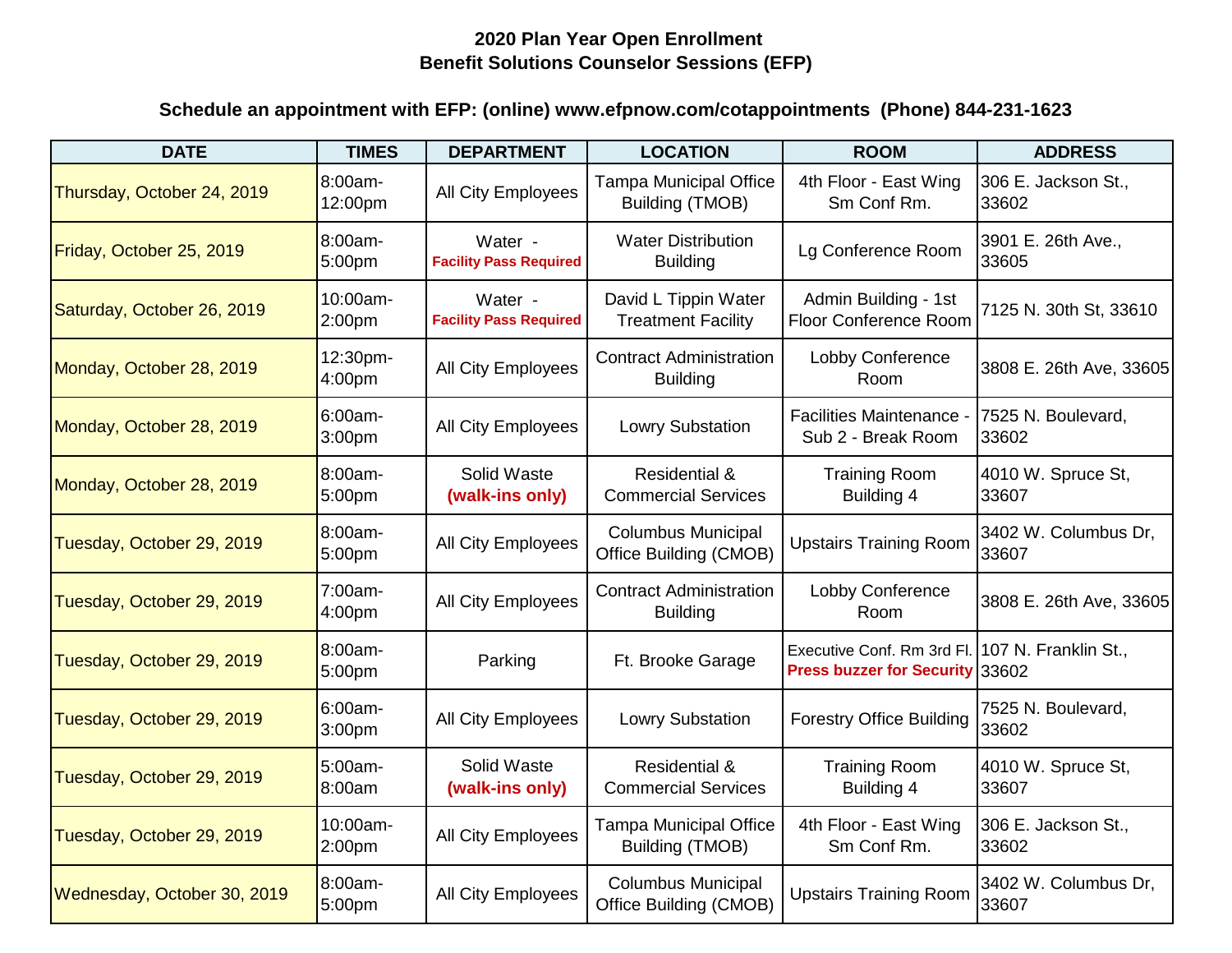| <b>DATE</b>                 | <b>TIMES</b>                   | <b>DEPARTMENT</b>                        | <b>LOCATION</b>                                         | <b>ROOM</b>                                                                        | <b>ADDRESS</b>                     |
|-----------------------------|--------------------------------|------------------------------------------|---------------------------------------------------------|------------------------------------------------------------------------------------|------------------------------------|
| Wednesday, October 30, 2019 | 11:00am-<br>2:00pm             | All City Employees                       | <b>Fleet Maintenance</b><br><b>Building</b>             | 2nd Floor Training<br>Room                                                         | 1508 N. Clark Ave.<br>33607        |
| Wednesday, October 30, 2019 | 11:00am-<br>2:00 <sub>pm</sub> | All City Employees                       | <b>Fleet Maintenance</b><br><b>Building</b>             | 2nd Floor Training<br>Room                                                         | 1508 N. Clark Ave,<br>33607        |
| Wednesday, October 30, 2019 | 8:00am-<br>5:00pm              | Parking                                  | Ft. Brooke Garage                                       | Executive Conf. Rm 3rd Fl. 107 N. Franklin St.,<br>Press buzzer for Security 33602 |                                    |
| Wednesday, October 30, 2019 | 5:00am-<br>10:00am             | Solid Waste<br>(walk-ins only)           | <b>Residential &amp;</b><br><b>Commercial Services</b>  | <b>Training Room</b><br>Building 4                                                 | 4010 W. Spruce St,<br>33607        |
| Wednesday, October 30, 2019 | 1:00pm-<br>5:00pm              | Solid Waste<br>(walk-ins only)           | <b>Residential &amp;</b><br><b>Commercial Services</b>  | <b>Training Room</b><br>Building 4                                                 | 4010 W. Spruce St,<br>33607        |
| Wednesday, October 30, 2019 | 8:00am-<br>5:00pm              | All City Employees                       | <b>Tampa Municipal Office</b><br>Building (TMOB)        | 4th Floor - East Wing<br>Sm Conf Rm.                                               | 306 E. Jackson St.,<br>33602       |
| Wednesday, October 30, 2019 | 1:00pm-<br>7:00pm              | Water -<br><b>Facility Pass Required</b> | <b>Water Distribution</b><br><b>Building</b>            | Lg Conference Room                                                                 | 3901 E. 26th Ave.,<br>33605        |
| Wednesday, October 30, 2019 | 11:00am-<br>2:00pm             | All City Employees                       | <b>Wellswood Community</b><br>Center                    | <b>Small Meeting Room</b>                                                          | 5120 N. Mendenhall Dr,<br>33603    |
| Thursday, October 31, 2019  | 7:00am-<br>4:00pm              | Wastewater<br><b>Port Pass Required</b>  | Wastewater<br><b>Administration Building</b>            | <b>Downstairs Small</b><br><b>Conference Room</b>                                  | 2545 Guy N. Verger<br>Blvd., 33605 |
| Thursday, October 31, 2019  | 7:00am-<br>4:00pm              | All City Employees                       | <b>Contract Administration</b><br><b>Building</b>       | Lobby Conference<br>Room                                                           | 3808 E. 26th Ave, 33605            |
| Thursday, October 31, 2019  | 11:00am-<br>2:00pm             | <b>Fleet Maintenance</b>                 | <b>Fire Maintenance</b><br><b>Building</b>              | Multi purpose room                                                                 | 2519 W. Chestnut St.,<br>33607     |
| Thursday, October 31, 2019  | 9:00am-<br>4:00pm              | All City Employees                       | <b>Tampa Convention</b><br>Center                       | Meeting Room #34                                                                   | 333 S. Franklin St.<br>33602       |
| Thursday, October 31, 2019  | 8:00am-<br>5:00pm              | All City Employees                       | <b>Tampa Municipal Office</b><br><b>Building (TMOB)</b> | 4th Floor - East Wing<br>Sm Conf Rm.                                               | 306 E. Jackson St.,<br>33602       |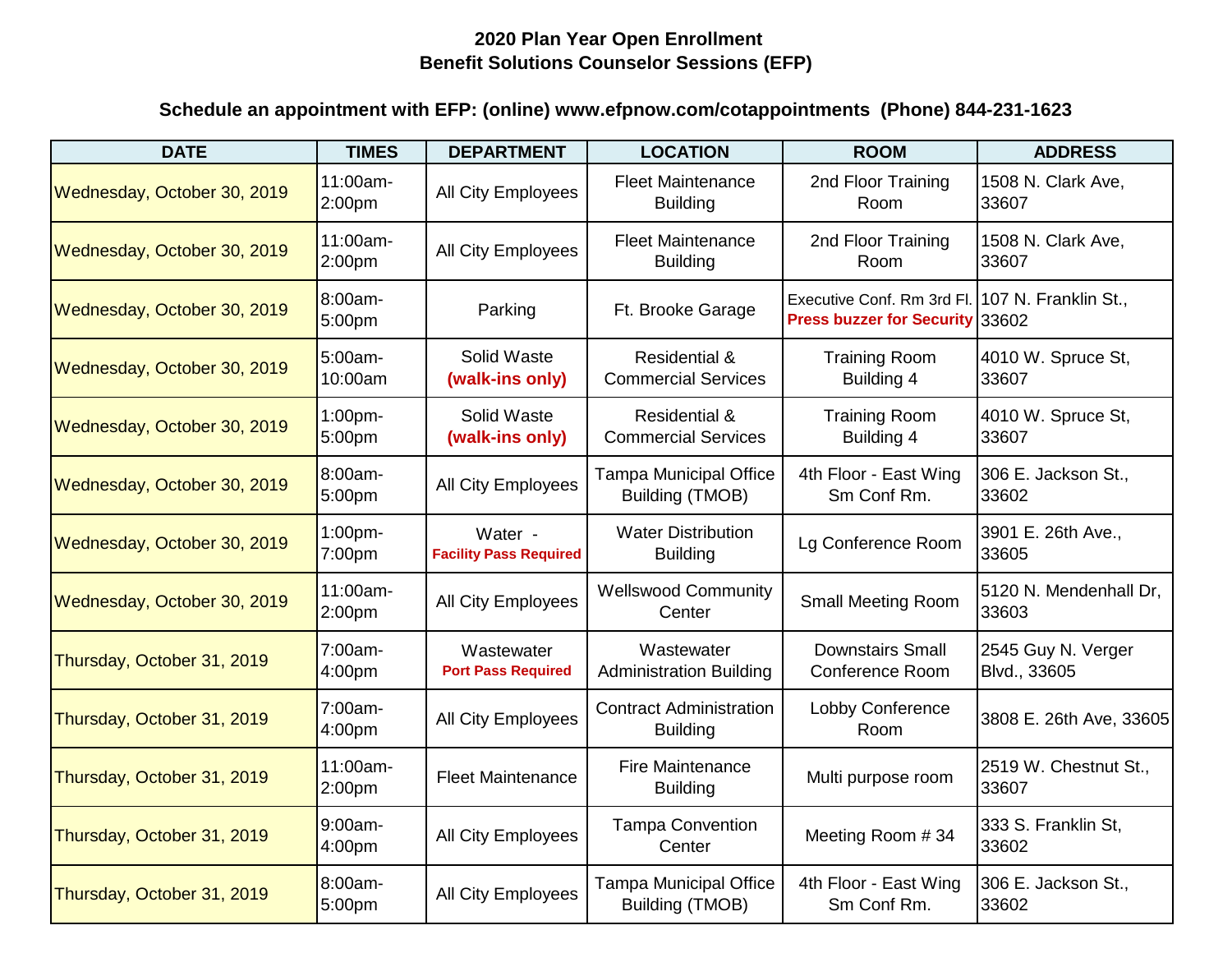| <b>DATE</b>                | <b>TIMES</b>        | <b>DEPARTMENT</b>                        | <b>LOCATION</b>                                     | <b>ROOM</b>                             | <b>ADDRESS</b>                     |
|----------------------------|---------------------|------------------------------------------|-----------------------------------------------------|-----------------------------------------|------------------------------------|
| Thursday, October 31, 2019 | 7:00am-<br>4:00pm   | Water -<br><b>Facility Pass Required</b> | <b>Water Distribution</b><br><b>Building</b>        | Lg Conference Room                      | 3901 E. 26th Ave.,<br>33605        |
| Friday, November 1, 2019   | 7:00am-<br>4:00pm   | Wastewater<br><b>Port Pass Required</b>  | Wastewater - AWTP<br><b>Maintenance Building</b>    | <b>Maintenance Training</b><br>Room     | 2700 Maritime Blvd,<br>33605       |
| Friday, November 1, 2019   | 7:00am-<br>4:00pm   | Wastewater<br><b>Port Pass Required</b>  | Wastewater<br><b>Collections Building</b>           | Team Assembly Room                      | 2515 Guy N. Verger<br>Blvd., 33605 |
| Friday, November 1, 2019   | 8:00am-<br>5:00pm   | All City Employees                       | <b>Columbus Municipal</b><br>Office Building (CMOB) | <b>Upstairs Training Room</b>           | 3402 W. Columbus Dr.<br>33607      |
| Friday, November 1, 2019   | 7:00am-<br>4:00pm   | All City Employees                       | <b>Contract Administration</b><br><b>Building</b>   | Lobby Conference<br>Room                | 3808 E. 26th Ave, 33605            |
| Friday, November 1, 2019   | 7:00am-<br>4:00pm   | Water -<br><b>Facility Pass Required</b> | David L Tippin Water<br><b>Treatment Facility</b>   | Maint Bldg 3rd Floor<br>Conference Room | 7125 N. 30th St, 33610             |
| Friday, November 1, 2019   | $6:00am-$<br>3:00pm | <b>All City Employees</b>                | <b>Lowry Substation</b>                             | Neighborhood Enhance.<br>Modular-S      | 7525 N. Boulevard,<br>33602        |
| Monday, November 4, 2019   | 7:00am-<br>4:00pm   | Wastewater<br><b>Port Pass Required</b>  | Wastewater<br><b>Collections Building</b>           | <b>Team Assembly Room</b>               | 2515 Guy N. Verger<br>Blvd., 33605 |
| Monday, November 4, 2019   | 8:00am-<br>5:00pm   | All City Employees                       | Loretta Ingraham Center                             | <b>Small Meeting Room</b>               | 1615 N. Hubert Ave,<br>33607       |
| Monday, November 4, 2019   | 8:00am-<br>5:00pm   | All City Employees                       | <b>Tampa Municipal Office</b><br>Building (TMOB)    | 4th Floor - East Wing<br>Sm Conf Rm.    | 306 E. Jackson St.,<br>33602       |
| Monday, November 4, 2019   | 1:00pm-<br>7:00pm   | Water -<br><b>Facility Pass Required</b> | <b>Water Distribution</b><br><b>Building</b>        | Lg Conference Room                      | 3901 E. 26th Ave.,<br>33605        |
| Tuesday, November 5, 2019  | 3:00pm-<br>8:00pm   | Wastewater<br><b>Port Pass Required</b>  | Wastewater - AWTP<br><b>Maintenance Building</b>    | <b>Maintenance Training</b><br>Room     | 2700 Maritime Blvd,<br>33605       |
| Tuesday, November 5, 2019  | 9:00am-<br>4:00pm   | Planning &<br>Development                | <b>Development Service</b><br>Center                | 3rd Floor Conference<br>Room            | 1400 N. Boulevard,<br>33607        |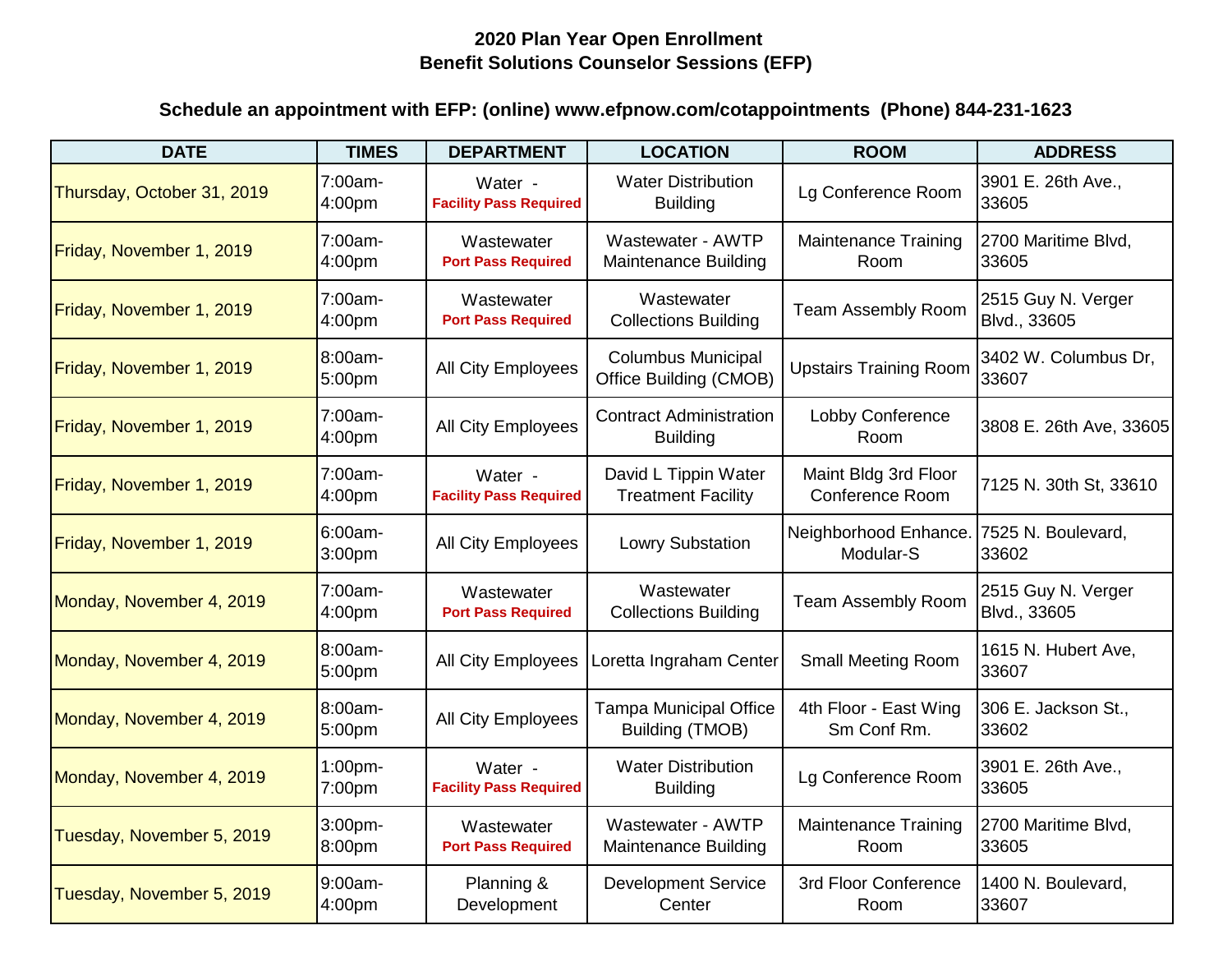| <b>DATE</b>                 | <b>TIMES</b>                  | <b>DEPARTMENT</b>                        | <b>LOCATION</b>                                        | <b>ROOM</b>                                         | <b>ADDRESS</b>                           |
|-----------------------------|-------------------------------|------------------------------------------|--------------------------------------------------------|-----------------------------------------------------|------------------------------------------|
| Tuesday, November 5, 2019   | $1:00$ pm-<br>7:00pm          | Water -<br><b>Facility Pass Required</b> | <b>Water Distribution</b><br><b>Building</b>           | Lg Conference Room                                  | 3901 E. 26th Ave.,<br>33605              |
| Wednesday, November 6, 2019 | 8:00am-<br>4:00 <sub>pm</sub> | <b>All City Employees</b>                | <b>Barksdale Senior Center</b>                         | Snack Room                                          | 1801 N. Lincoln Ave,<br>33606            |
| Wednesday, November 6, 2019 | 7:00am-<br>4:00pm             | Wastewater<br><b>Port Pass Required</b>  | Wastewater<br><b>Collections Building</b>              | <b>Team Assembly Room</b>                           | 2515 Guy N. Verger<br>Blvd., 33605       |
| Wednesday, November 6, 2019 | 8:00am-<br>5:00pm             | All City Employees                       | Loretta Ingraham Center                                | <b>Small Meeting Room</b>                           | 1615 N. Hubert Ave,<br>33607             |
| Wednesday, November 6, 2019 | 6:00am-<br>3:00 <sub>pm</sub> | All City Employees                       | <b>Lowry Substation</b>                                | Neighborhood Enhance<br>Modular-S                   | 7525 N. Boulevard,<br>33602              |
| Wednesday, November 6, 2019 | 5:00am-<br>2:00pm             | Solid Waste<br>(walk-ins only)           | <b>Residential &amp;</b><br><b>Commercial Services</b> | <b>Training Room</b><br>Building 4                  | 4010 W. Spruce St,<br>33607              |
| Wednesday, November 6, 2019 | 8:00am-<br>5:00pm             | All City Employees                       | <b>Tampa Municipal Office</b><br>Building (TMOB)       | 4th Floor - East Wing<br>Sm Conf Rm.                | 306 E. Jackson St.,<br>33602             |
| Thursday, November 7, 2019  | 9:00am-<br>6:00pm             | All City Employees                       | <b>Contract Administration</b><br><b>Building</b>      | Lobby Conference<br>Room                            | 3808 E. 26th Ave, 33605                  |
| Thursday, November 7, 2019  | $9:00am-$<br>5:00pm           | All City Employees                       | <b>Cyrus Greene Complex</b>                            | Small meeting room                                  | 2101 E Martin Luther<br>King Blvd, 33610 |
| Thursday, November 7, 2019  | $6:00am-$<br>3:00pm           | All City Employees                       | <b>Lowry Substation</b>                                | <b>Facilities Maintenance</b><br>Sub 2 - Break Room | 7525 N. Boulevard,<br>33602              |
| Thursday, November 7, 2019  | 8:00am-<br>5:00pm             | All City Employees                       | <b>Tampa Municipal Office</b><br>Building (TMOB)       | 4th Floor - East Wing<br>Sm Conf Rm.                | 306 E. Jackson St.,<br>33602             |
| Friday, November 8, 2019    | 8:00am-<br>2:00pm             | Wastewater<br><b>Port Pass Required</b>  | Wastewater<br><b>Administration Building</b>           | <b>Downstairs Small</b><br><b>Conference Room</b>   | 2545 Guy N. Verger<br>Blvd., 33605       |
| Friday, November 8, 2019    | 8:00am-<br>2:00pm             | Wastewater<br><b>Port Pass Required</b>  | Wastewater - AWTP<br><b>Maintenance Building</b>       | <b>Maintenance Training</b><br>Room                 | 2700 Maritime Blvd,<br>33605             |